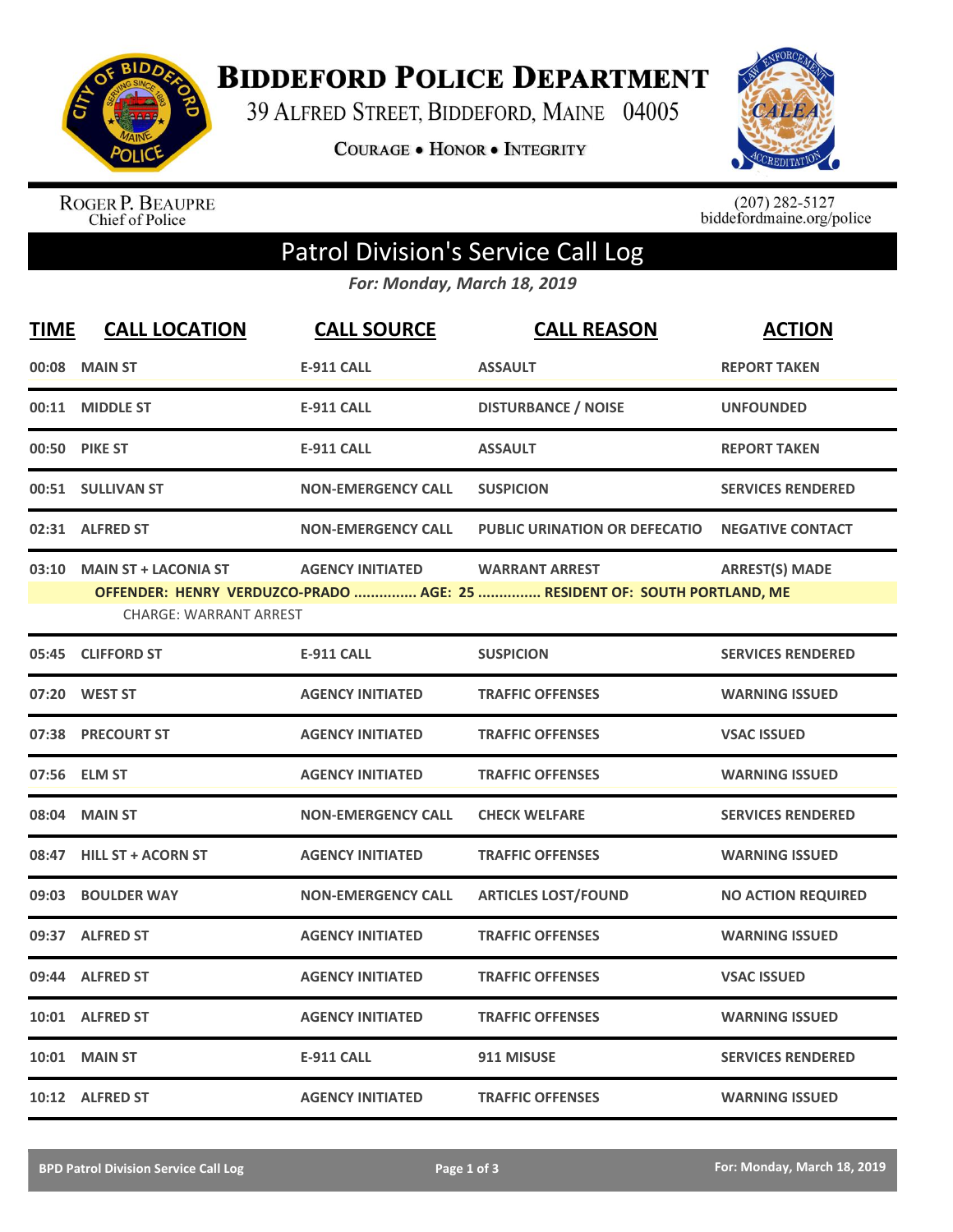| <b>TIME</b> | <b>CALL LOCATION</b>                                               | <b>CALL SOURCE</b>        | <b>CALL REASON</b>         | <b>ACTION</b>                |
|-------------|--------------------------------------------------------------------|---------------------------|----------------------------|------------------------------|
|             | <b>10:23 MAIN ST</b>                                               | <b>E-911 CALL</b>         | 911 MISUSE                 | <b>WARNING ISSUED</b>        |
|             | 10:30 ELM ST                                                       | <b>AGENCY INITIATED</b>   | <b>TRAFFIC OFFENSES</b>    | <b>WARNING ISSUED</b>        |
|             | 10:39 ELM ST                                                       | <b>AGENCY INITIATED</b>   | <b>TRAFFIC OFFENSES</b>    | <b>WARNING ISSUED</b>        |
|             | 10:44 ELM ST                                                       | <b>WALK-IN AT STATION</b> | <b>ESCORTS / RELAYS</b>    | <b>SERVICES RENDERED</b>     |
|             | 10:51 ELM ST                                                       | <b>AGENCY INITIATED</b>   | <b>TRAFFIC OFFENSES</b>    | <b>VSAC ISSUED</b>           |
|             | 10:54 ROCKY WAY                                                    | <b>E-911 CALL</b>         | 911 MISUSE                 | <b>NO ACTION REQUIRED</b>    |
|             | 11:04 ELM ST                                                       | <b>AGENCY INITIATED</b>   | <b>TRAFFIC OFFENSES</b>    | <b>VSAC ISSUED</b>           |
|             | 11:36 PRECOURT ST                                                  | <b>AGENCY INITIATED</b>   | <b>TRAFFIC OFFENSES</b>    | <b>VSAC ISSUED</b>           |
|             | 12:03 SUMMER ST                                                    | <b>WALK-IN AT STATION</b> | <b>HARASSMENT</b>          | <b>SERVICES RENDERED</b>     |
|             | 12:08 HUBERT ST                                                    | <b>AGENCY INITIATED</b>   | <b>TRAFFIC OFFENSES</b>    | <b>VSAC ISSUED</b>           |
|             | 12:14 MADDOX POND RD                                               | <b>NON-EMERGENCY CALL</b> | <b>CHECK WELFARE</b>       | <b>SERVICES RENDERED</b>     |
|             | 12:57 ALFRED ST                                                    | <b>NON-EMERGENCY CALL</b> | <b>CHECK WELFARE</b>       | <b>REFERRED OTHER AGENCY</b> |
|             | 13:15 ALFRED ST + MAY ST                                           | <b>WALK-IN AT STATION</b> | <b>DRIVING TO ENDANGER</b> | <b>CITATION ISSUED</b>       |
|             | OFFENDER: DENNIS PAUL FARRELL  AGE: 38  RESIDENT OF: BIDDEFORD, ME |                           |                            |                              |
|             | <b>CHARGE: DRIVING TO ENDANGER</b>                                 |                           |                            |                              |

| 14:09 ELM ST              | <b>AGENCY INITIATED</b>   | <b>TRAFFIC OFFENSES</b>        | <b>WARNING ISSUED</b>     |
|---------------------------|---------------------------|--------------------------------|---------------------------|
| 14:16 HILL ST             | <b>E-911 CALL</b>         | 911 MISUSE                     | <b>NO ACTION REQUIRED</b> |
| <b>14:19 MAIN ST</b>      | <b>NON-EMERGENCY CALL</b> | <b>TRESPASSING</b>             | <b>FIELD INTERVIEW</b>    |
| 14:21 ALFRED ST           | <b>AGENCY INITIATED</b>   | <b>TRAFFIC OFFENSES</b>        | <b>VSAC ISSUED</b>        |
| 14:28 SUMMER ST           | <b>NON-EMERGENCY CALL</b> | <b>MESSAGE DELIVERY</b>        | <b>NEGATIVE CONTACT</b>   |
| 14:44 ELM ST              | <b>NON-EMERGENCY CALL</b> | <b>DOMESTIC COMPLAINTS</b>     | <b>REPORT TAKEN</b>       |
| 15:14 HILL ST             | <b>NON-EMERGENCY CALL</b> | <b>DISTURBANCE / NOISE</b>     | <b>UNFOUNDED</b>          |
| 15:22 POOL ST             | <b>E-911 CALL</b>         | <b>DISTURBANCE / NOISE</b>     | <b>SERVICES RENDERED</b>  |
| <b>15:25 WENTWORTH ST</b> | <b>NON-EMERGENCY CALL</b> | <b>JUVENILE OFFENSES</b>       | <b>REPORT TAKEN</b>       |
| 15:42 ELM ST              | <b>NON-EMERGENCY CALL</b> | <b>CIVIL COMPLAINT</b>         | <b>CIVIL COMPLAINT</b>    |
| <b>16:33 MARINER WAY</b>  | <b>NON-EMERGENCY CALL</b> | <b>VIOL OF BAIL CONDITIONS</b> | <b>NO VIOLATION</b>       |
| <b>16:33 BOULDER WAY</b>  | <b>E-911 CALL</b>         | 911 MISUSE                     | <b>SERVICES RENDERED</b>  |